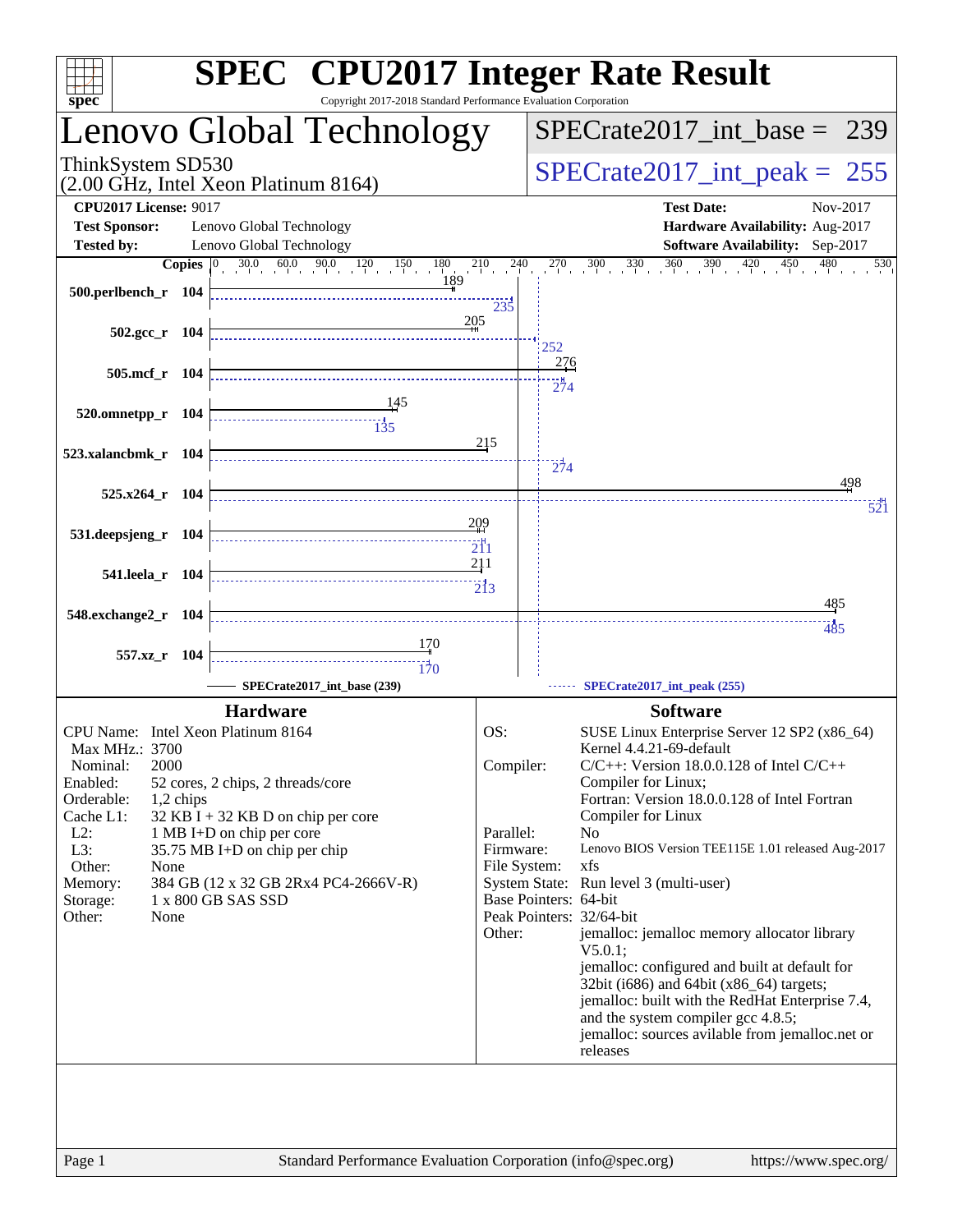

### Lenovo Global Technology

(2.00 GHz, Intel Xeon Platinum 8164)

**[Test Sponsor:](http://www.spec.org/auto/cpu2017/Docs/result-fields.html#TestSponsor)** Lenovo Global Technology **[Hardware Availability:](http://www.spec.org/auto/cpu2017/Docs/result-fields.html#HardwareAvailability)** Aug-2017 **[Tested by:](http://www.spec.org/auto/cpu2017/Docs/result-fields.html#Testedby)** Lenovo Global Technology **[Software Availability:](http://www.spec.org/auto/cpu2017/Docs/result-fields.html#SoftwareAvailability)** Sep-2017

[SPECrate2017\\_int\\_base =](http://www.spec.org/auto/cpu2017/Docs/result-fields.html#SPECrate2017intbase) 239

ThinkSystem SD530  $SPECrate2017\_int\_peak = 255$ 

**[CPU2017 License:](http://www.spec.org/auto/cpu2017/Docs/result-fields.html#CPU2017License)** 9017 **[Test Date:](http://www.spec.org/auto/cpu2017/Docs/result-fields.html#TestDate)** Nov-2017

#### **[Results Table](http://www.spec.org/auto/cpu2017/Docs/result-fields.html#ResultsTable)**

|                                  | <b>Base</b>   |                |       |                |       | <b>Peak</b>    |       |               |                |              |                |              |                |              |
|----------------------------------|---------------|----------------|-------|----------------|-------|----------------|-------|---------------|----------------|--------------|----------------|--------------|----------------|--------------|
| <b>Benchmark</b>                 | <b>Copies</b> | <b>Seconds</b> | Ratio | <b>Seconds</b> | Ratio | <b>Seconds</b> | Ratio | <b>Copies</b> | <b>Seconds</b> | <b>Ratio</b> | <b>Seconds</b> | <b>Ratio</b> | <b>Seconds</b> | <b>Ratio</b> |
| 500.perlbench_r                  | 104           | 882            | 188   | 872            | 190   | 878            | 189   | 104           | 705            | 235          | 706            | 235          | 708            | 234          |
| $502.\text{gcc}$ _r              | 104           | 725            | 203   | 710            | 207   | 717            | 205   | 104           | 584            | 252          | 585            | 252          | 583            | 252          |
| $505$ .mcf r                     | 104           | 593            | 283   | 609            | 276   | 608            | 276   | 104           | 612            | 274          | 613            | 274          | 617            | 272          |
| 520.omnetpp_r                    | 104           | 939            | 145   | 939            | 145   | 965            | 141   | 104           | 1008           | 135          | 1014           | 135          | 1005           | 136          |
| 523.xalancbmk r                  | 104           | 511            | 215   | 511            | 215   | 512            | 214   | 104           | 401            | 274          | 401            | 274          | 401            | 274          |
| 525.x264                         | 104           | 368            | 495   | 366            | 498   | 366            | 498   | 104           | 349            | 521          | 350            | 520          | 348            | 524          |
| 531.deepsjeng_r                  | 104           | 561            | 212   | 571            | 209   | 573            | 208   | 104           | 565            | 211          | 559            | 213          | 566            | 211          |
| 541.leela r                      | 104           | 820            | 210   | 817            | 211   | 817            | 211   | 104           | 808            | 213          | 806            | 214          | 808            | 213          |
| 548.exchange2_r                  | 104           | 561            | 486   | 562            | 485   | 562            | 485   | 104           | 562            | 485          | 562            | 485          | 563            | 484          |
| 557.xz r                         | 104           | 656            | 171   | 660            | 170   | 660            | 170   | 104           | 661            | 170          | 661            | 170          | 661            | <u>170</u>   |
| $SPECrate2017$ int base =<br>239 |               |                |       |                |       |                |       |               |                |              |                |              |                |              |
| $SPECrate2017$ int peak =        |               |                | 255   |                |       |                |       |               |                |              |                |              |                |              |

Results appear in the [order in which they were run](http://www.spec.org/auto/cpu2017/Docs/result-fields.html#RunOrder). Bold underlined text [indicates a median measurement](http://www.spec.org/auto/cpu2017/Docs/result-fields.html#Median).

#### **[Submit Notes](http://www.spec.org/auto/cpu2017/Docs/result-fields.html#SubmitNotes)**

 The numactl mechanism was used to bind copies to processors. The config file option 'submit' was used to generate numactl commands to bind each copy to a specific processor. For details, please see the config file.

#### **[Operating System Notes](http://www.spec.org/auto/cpu2017/Docs/result-fields.html#OperatingSystemNotes)**

Stack size set to unlimited using "ulimit -s unlimited"

#### **[General Notes](http://www.spec.org/auto/cpu2017/Docs/result-fields.html#GeneralNotes)**

Environment variables set by runcpu before the start of the run: LD\_LIBRARY\_PATH = "/home/cpu2017.1.0.2.ic18.0/lib/ia32:/home/cpu2017.1.0.2.ic18.0/lib/intel64" LD\_LIBRARY\_PATH = "\$LD\_LIBRARY\_PATH:/home/cpu2017.1.0.2.ic18.0/je5.0.1-32:/home/cpu2017.1.0.2.ic18.0/je5.0.1-64" Binaries compiled on a system with 1x Intel Core i7-4790 CPU + 32GB RAM memory using Redhat Enterprise Linux 7.4 Transparent Huge Pages enabled by default Prior to runcpu invocation Filesystem page cache synced and cleared with: sync; echo 3> /proc/sys/vm/drop\_caches runcpu command invoked through numactl i.e.: numactl --interleave=all runcpu <etc>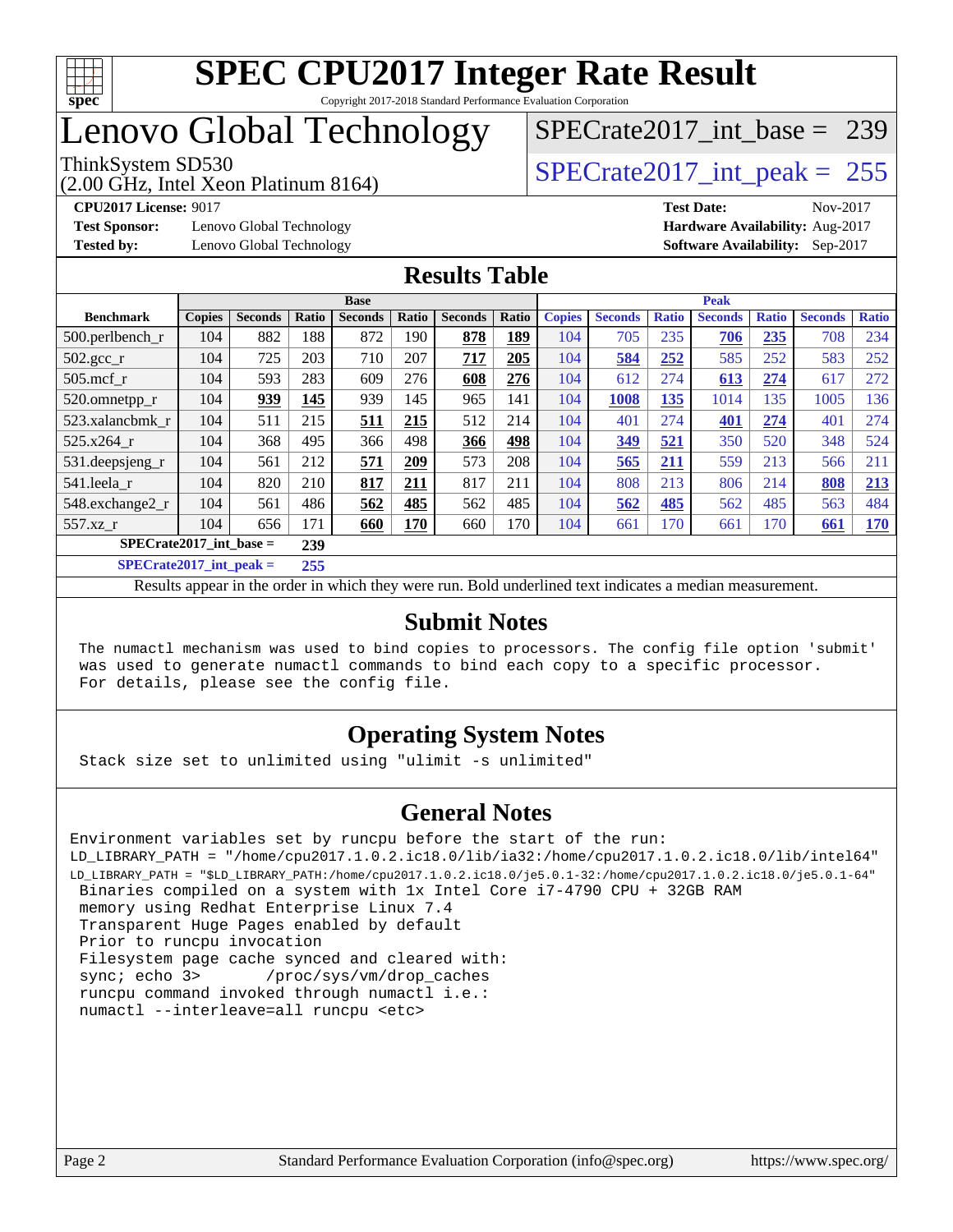

### Lenovo Global Technology

ThinkSystem SD530  $SPECrate2017\_int\_peak = 255$ 

[SPECrate2017\\_int\\_base =](http://www.spec.org/auto/cpu2017/Docs/result-fields.html#SPECrate2017intbase) 239

(2.00 GHz, Intel Xeon Platinum 8164)

**[Test Sponsor:](http://www.spec.org/auto/cpu2017/Docs/result-fields.html#TestSponsor)** Lenovo Global Technology **[Hardware Availability:](http://www.spec.org/auto/cpu2017/Docs/result-fields.html#HardwareAvailability)** Aug-2017 **[Tested by:](http://www.spec.org/auto/cpu2017/Docs/result-fields.html#Testedby)** Lenovo Global Technology **[Software Availability:](http://www.spec.org/auto/cpu2017/Docs/result-fields.html#SoftwareAvailability)** Sep-2017

**[CPU2017 License:](http://www.spec.org/auto/cpu2017/Docs/result-fields.html#CPU2017License)** 9017 **[Test Date:](http://www.spec.org/auto/cpu2017/Docs/result-fields.html#TestDate)** Nov-2017

#### **[Platform Notes](http://www.spec.org/auto/cpu2017/Docs/result-fields.html#PlatformNotes)**

Page 3 Standard Performance Evaluation Corporation [\(info@spec.org\)](mailto:info@spec.org) <https://www.spec.org/> BIOS configuration: Choose Operating Mode set to Maximum Performance SNC set to Enable DCU Streamer Prefetcher set to Disable MONITORMWAIT set to Enable Execute Disable Bit set to Disable XPT Prefetcher set to Enable Sysinfo program /home/cpu2017.1.0.2.ic18.0/bin/sysinfo Rev: r5797 of 2017-06-14 96c45e4568ad54c135fd618bcc091c0f running on stark-02-04 Fri Nov 24 17:52:00 2017 SUT (System Under Test) info as seen by some common utilities. For more information on this section, see <https://www.spec.org/cpu2017/Docs/config.html#sysinfo> From /proc/cpuinfo model name : Intel(R) Xeon(R) Platinum 8164 CPU @ 2.00GHz 2 "physical id"s (chips) 104 "processors" cores, siblings (Caution: counting these is hw and system dependent. The following excerpts from /proc/cpuinfo might not be reliable. Use with caution.) cpu cores : 26 siblings : 52 physical 0: cores 0 1 2 3 4 5 6 8 9 10 11 12 13 16 17 18 19 20 21 22 24 25 26 27 28 29 physical 1: cores 0 1 2 3 4 5 6 8 9 10 11 12 13 16 17 18 19 20 21 22 24 25 26 27 28 29 From lscpu: Architecture: x86\_64 CPU op-mode(s): 32-bit, 64-bit Byte Order: Little Endian CPU(s): 104 On-line CPU(s) list: 0-103 Thread(s) per core: 2 Core(s) per socket: 26 Socket(s): 2 NUMA node(s): 4 Vendor ID: GenuineIntel CPU family: 6 Model: 85 Model name: Intel(R) Xeon(R) Platinum 8164 CPU @ 2.00GHz Stepping: 4 CPU MHz: 1995.312 BogoMIPS: 3990.62 Virtualization: VT-x L1d cache: 32K **(Continued on next page)**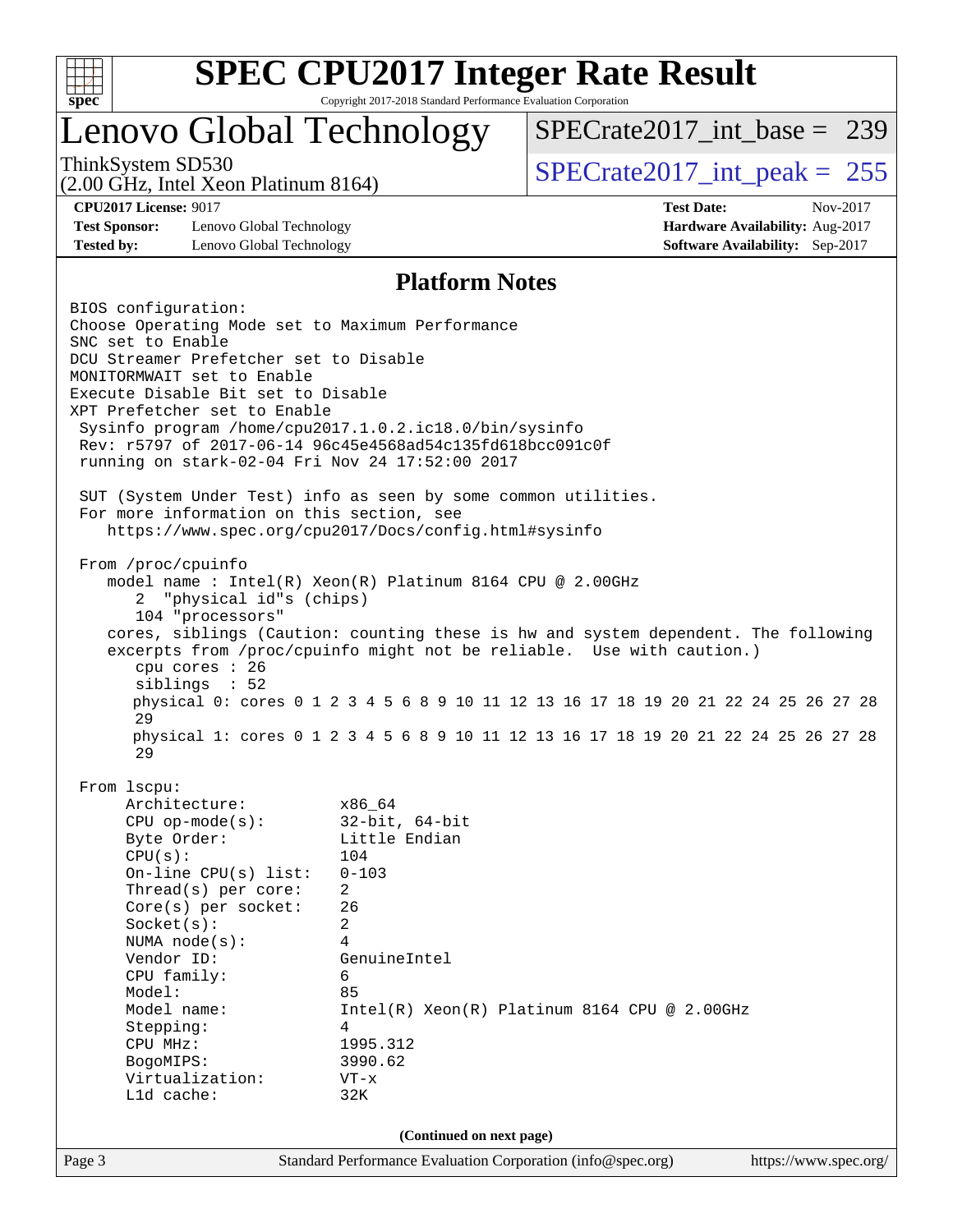

Lenovo Global Technology

ThinkSystem SD530  $SPECrate2017\_int\_peak = 255$ 

[SPECrate2017\\_int\\_base =](http://www.spec.org/auto/cpu2017/Docs/result-fields.html#SPECrate2017intbase) 239

(2.00 GHz, Intel Xeon Platinum 8164)

**[CPU2017 License:](http://www.spec.org/auto/cpu2017/Docs/result-fields.html#CPU2017License)** 9017 **[Test Date:](http://www.spec.org/auto/cpu2017/Docs/result-fields.html#TestDate)** Nov-2017

**[Test Sponsor:](http://www.spec.org/auto/cpu2017/Docs/result-fields.html#TestSponsor)** Lenovo Global Technology **[Hardware Availability:](http://www.spec.org/auto/cpu2017/Docs/result-fields.html#HardwareAvailability)** Aug-2017 **[Tested by:](http://www.spec.org/auto/cpu2017/Docs/result-fields.html#Testedby)** Lenovo Global Technology **[Software Availability:](http://www.spec.org/auto/cpu2017/Docs/result-fields.html#SoftwareAvailability)** Sep-2017

#### **[Platform Notes \(Continued\)](http://www.spec.org/auto/cpu2017/Docs/result-fields.html#PlatformNotes)**

L1i cache: 32K L2 cache: 1024K L3 cache: 36608K NUMA node0 CPU(s): 0-3,7-9,13-15,20-22,52-55,59-61,65-67,72-74 NUMA node1 CPU(s): 4-6,10-12,16-19,23-25,56-58,62-64,68-71,75-77 NUMA node2 CPU(s): 26-29,33-35,39-41,46-48,78-81,85-87,91-93,98-100 NUMA node3 CPU(s): 30-32,36-38,42-45,49-51,82-84,88-90,94-97,101-103 Flags: fpu vme de pse tsc msr pae mce cx8 apic sep mtrr pge mca cmov pat pse36 clflush dts acpi mmx fxsr sse sse2 ss ht tm pbe syscall nx pdpe1gb rdtscp lm constant\_tsc art arch\_perfmon pebs bts rep\_good nopl xtopology nonstop\_tsc aperfmperf eagerfpu pni pclmulqdq dtes64 monitor ds\_cpl vmx smx est tm2 ssse3 sdbg fma cx16 xtpr pdcm pcid dca sse4\_1 sse4\_2 x2apic movbe popcnt tsc\_deadline\_timer aes xsave avx f16c rdrand lahf\_lm abm 3dnowprefetch ida arat epb pln pts dtherm intel\_pt tpr\_shadow vnmi flexpriority ept vpid fsgsbase tsc\_adjust bmi1 hle avx2 smep bmi2 erms invpcid rtm cqm mpx avx512f avx512dq rdseed adx smap clflushopt clwb avx512cd avx512bw avx512vl xsaveopt xsavec xgetbv1 cqm\_llc cqm\_occup\_llc /proc/cpuinfo cache data cache size : 36608 KB From numactl --hardware WARNING: a numactl 'node' might or might not correspond to a physical chip. available: 4 nodes (0-3) node 0 cpus: 0 1 2 3 7 8 9 13 14 15 20 21 22 52 53 54 55 59 60 61 65 66 67 72 73 74 node 0 size: 96355 MB node 0 free: 95769 MB node 1 cpus: 4 5 6 10 11 12 16 17 18 19 23 24 25 56 57 58 62 63 64 68 69 70 71 75 76 77 node 1 size: 96753 MB node 1 free: 96355 MB node 2 cpus: 26 27 28 29 33 34 35 39 40 41 46 47 48 78 79 80 81 85 86 87 91 92 93 98 99 100 node 2 size: 96753 MB node 2 free: 96324 MB node 3 cpus: 30 31 32 36 37 38 42 43 44 45 49 50 51 82 83 84 88 89 90 94 95 96 97 101 102 103 node 3 size: 96750 MB node 3 free: 96354 MB node distances: node 0 1 2 3 0: 10 11 21 21 1: 11 10 21 21 2: 21 21 10 11 3: 21 21 11 10 From /proc/meminfo MemTotal: 395891980 kB HugePages\_Total: 0 **(Continued on next page)**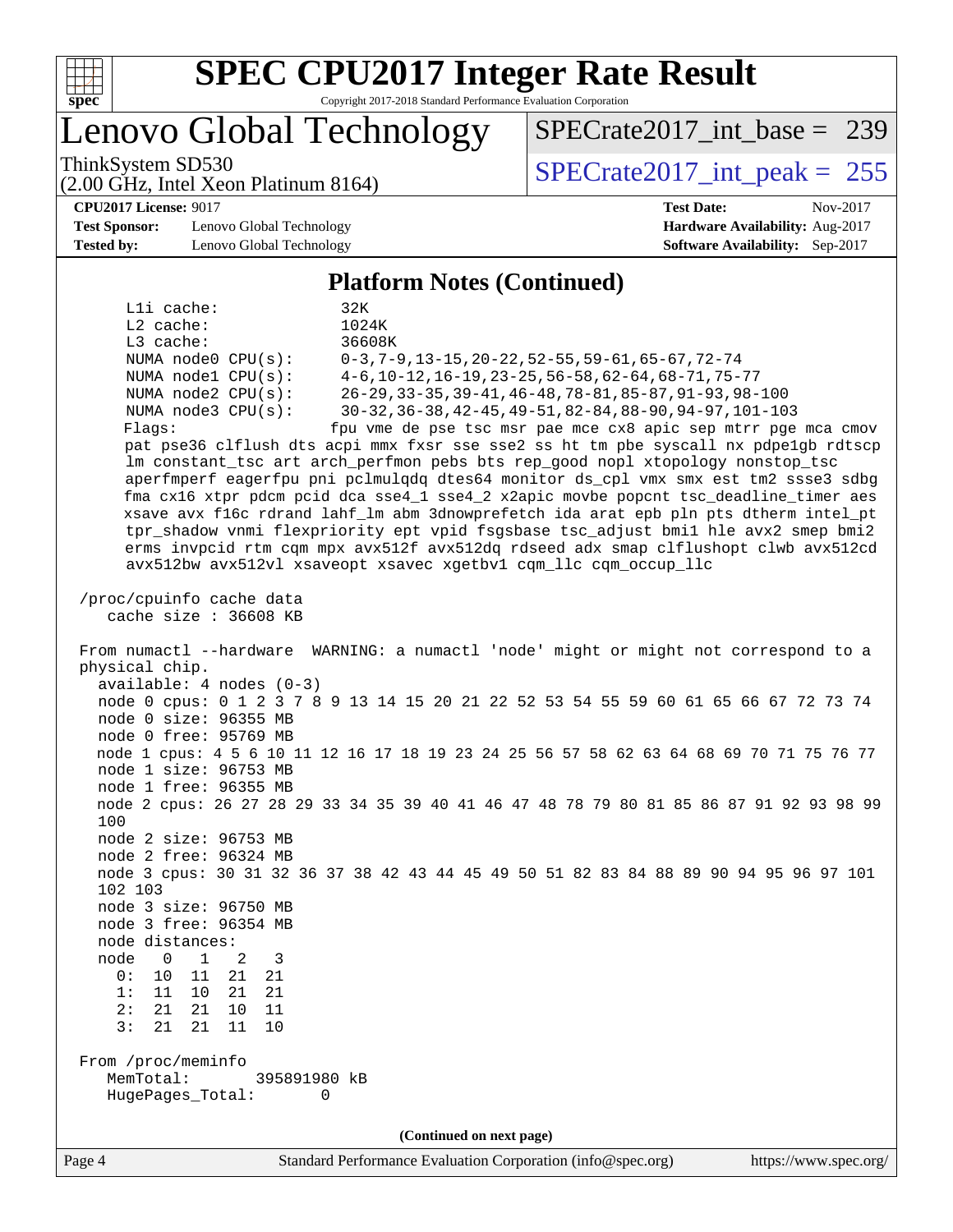

### Lenovo Global Technology

ThinkSystem SD530  $SPECrate2017\_int\_peak = 255$ [SPECrate2017\\_int\\_base =](http://www.spec.org/auto/cpu2017/Docs/result-fields.html#SPECrate2017intbase) 239

(2.00 GHz, Intel Xeon Platinum 8164)

**[Test Sponsor:](http://www.spec.org/auto/cpu2017/Docs/result-fields.html#TestSponsor)** Lenovo Global Technology **[Hardware Availability:](http://www.spec.org/auto/cpu2017/Docs/result-fields.html#HardwareAvailability)** Aug-2017 **[Tested by:](http://www.spec.org/auto/cpu2017/Docs/result-fields.html#Testedby)** Lenovo Global Technology **[Software Availability:](http://www.spec.org/auto/cpu2017/Docs/result-fields.html#SoftwareAvailability)** Sep-2017

**[CPU2017 License:](http://www.spec.org/auto/cpu2017/Docs/result-fields.html#CPU2017License)** 9017 **[Test Date:](http://www.spec.org/auto/cpu2017/Docs/result-fields.html#TestDate)** Nov-2017

#### **[Platform Notes \(Continued\)](http://www.spec.org/auto/cpu2017/Docs/result-fields.html#PlatformNotes)**

 Hugepagesize: 2048 kB From /etc/\*release\* /etc/\*version\* SuSE-release: SUSE Linux Enterprise Server 12 (x86\_64) VERSION = 12 PATCHLEVEL = 2 # This file is deprecated and will be removed in a future service pack or release. # Please check /etc/os-release for details about this release. os-release: NAME="SLES" VERSION="12-SP2" VERSION\_ID="12.2" PRETTY\_NAME="SUSE Linux Enterprise Server 12 SP2" ID="sles" ANSI\_COLOR="0;32" CPE\_NAME="cpe:/o:suse:sles:12:sp2" uname -a: Linux stark-02-04 4.4.21-69-default #1 SMP Tue Oct 25 10:58:20 UTC 2016 (9464f67) x86\_64 x86\_64 x86\_64 GNU/Linux run-level 3 Nov 24 17:50 SPEC is set to: /home/cpu2017.1.0.2.ic18.0 Filesystem Type Size Used Avail Use% Mounted on /dev/sda4 xfs 689G 140G 550G 21% /home Additional information from dmidecode follows. WARNING: Use caution when you interpret this section. The 'dmidecode' program reads system data which is "intended to allow hardware to be accurately determined", but the intent may not be met, as there are frequent changes to hardware, firmware, and the "DMTF SMBIOS" standard. BIOS Lenovo -[TEE115E-1.01]- 08/11/2017 Memory: 4x NO DIMM NO DIMM 12x Samsung M393A4K40BB2-CTD 32 GB 2 rank 2666 (End of data from sysinfo program) **[Compiler Version Notes](http://www.spec.org/auto/cpu2017/Docs/result-fields.html#CompilerVersionNotes)** ==============================================================================

CC 500.perlbench  $r(base)$  502.gcc  $r(base)$  505.mcf  $r(base, peak)$ 525.x264\_r(base, peak) 557.xz\_r(base, peak)

------------------------------------------------------------------------------

icc (ICC) 18.0.0 20170811

**(Continued on next page)**

Page 5 Standard Performance Evaluation Corporation [\(info@spec.org\)](mailto:info@spec.org) <https://www.spec.org/>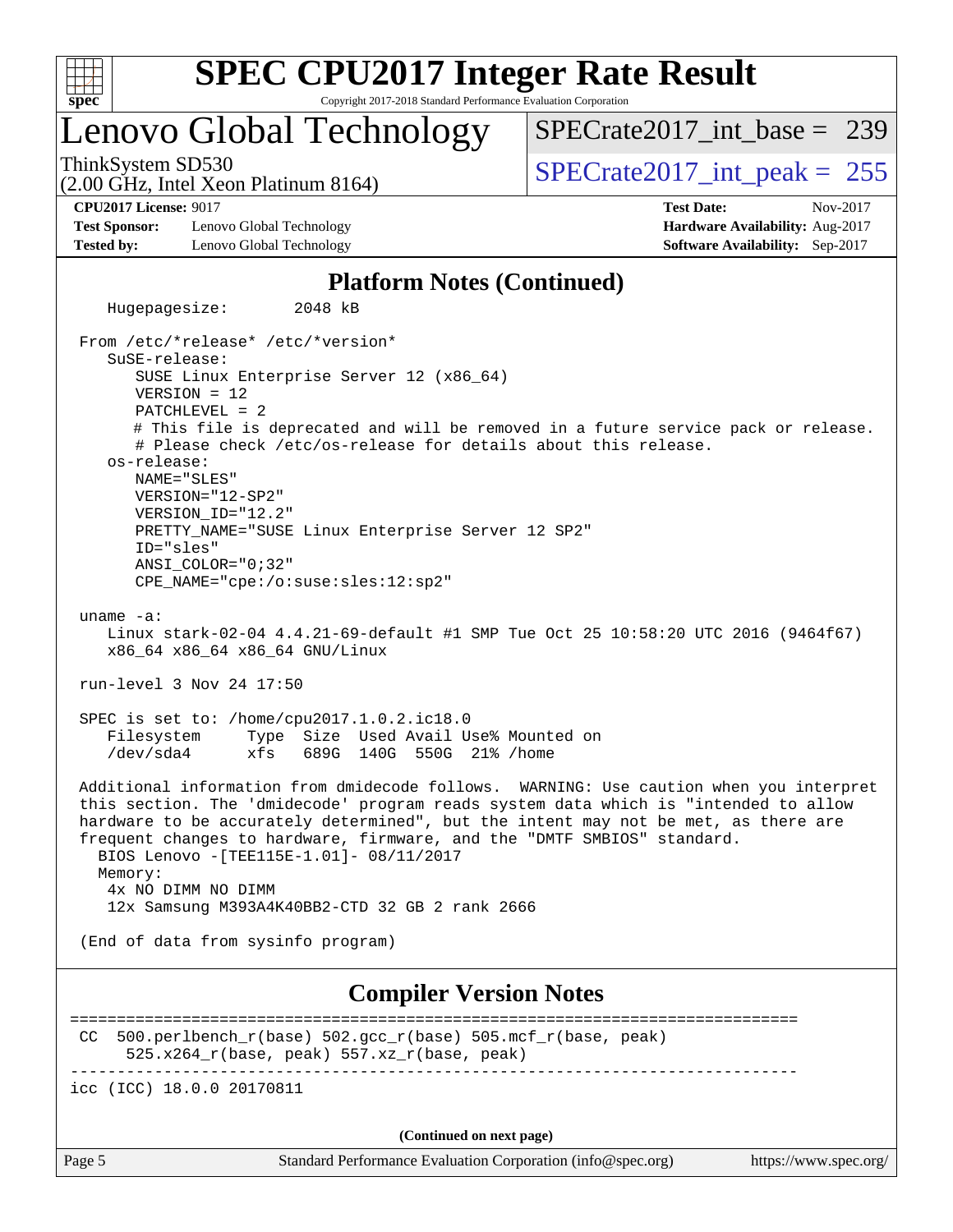

# **[SPEC CPU2017 Integer Rate Result](http://www.spec.org/auto/cpu2017/Docs/result-fields.html#SPECCPU2017IntegerRateResult)**

Copyright 2017-2018 Standard Performance Evaluation Corporation

### Lenovo Global Technology

[SPECrate2017\\_int\\_base =](http://www.spec.org/auto/cpu2017/Docs/result-fields.html#SPECrate2017intbase) 239

(2.00 GHz, Intel Xeon Platinum 8164)

ThinkSystem SD530<br>(2.00 GHz, Intel Xeon Platinum 8164) [SPECrate2017\\_int\\_peak =](http://www.spec.org/auto/cpu2017/Docs/result-fields.html#SPECrate2017intpeak) 255

**[Test Sponsor:](http://www.spec.org/auto/cpu2017/Docs/result-fields.html#TestSponsor)** Lenovo Global Technology **[Hardware Availability:](http://www.spec.org/auto/cpu2017/Docs/result-fields.html#HardwareAvailability)** Aug-2017 **[Tested by:](http://www.spec.org/auto/cpu2017/Docs/result-fields.html#Testedby)** Lenovo Global Technology **[Software Availability:](http://www.spec.org/auto/cpu2017/Docs/result-fields.html#SoftwareAvailability)** Sep-2017

**[CPU2017 License:](http://www.spec.org/auto/cpu2017/Docs/result-fields.html#CPU2017License)** 9017 **[Test Date:](http://www.spec.org/auto/cpu2017/Docs/result-fields.html#TestDate)** Nov-2017

#### **[Compiler Version Notes \(Continued\)](http://www.spec.org/auto/cpu2017/Docs/result-fields.html#CompilerVersionNotes)**

| Copyright (C) 1985-2017 Intel Corporation. All rights reserved.                                      |
|------------------------------------------------------------------------------------------------------|
| 500.perlbench $r(\text{peak})$ 502.gcc $r(\text{peak})$<br>CC.                                       |
| icc (ICC) 18.0.0 20170811<br>Copyright (C) 1985-2017 Intel Corporation. All rights reserved.         |
| CXXC 520.omnetpp $r(base)$ 523.xalancbmk $r(base)$ 531.deepsjeng $r(base)$<br>$541.$ leela $r(base)$ |
| icpc (ICC) 18.0.0 20170811<br>Copyright (C) 1985-2017 Intel Corporation. All rights reserved.        |
| CXXC 520.omnetpp_r(peak) 523.xalancbmk_r(peak) 531.deepsjeng_r(peak)<br>$541.$ leela $r$ (peak)      |
| icpc (ICC) 18.0.0 20170811<br>Copyright (C) 1985-2017 Intel Corporation. All rights reserved.        |
| $FC$ 548. exchange2 $r(base, peak)$                                                                  |
| ifort (IFORT) 18.0.0 20170811<br>Copyright (C) 1985-2017 Intel Corporation. All rights reserved.     |

### **[Base Compiler Invocation](http://www.spec.org/auto/cpu2017/Docs/result-fields.html#BaseCompilerInvocation)**

[C benchmarks](http://www.spec.org/auto/cpu2017/Docs/result-fields.html#Cbenchmarks): [icc](http://www.spec.org/cpu2017/results/res2017q4/cpu2017-20171127-01101.flags.html#user_CCbase_intel_icc_18.0_66fc1ee009f7361af1fbd72ca7dcefbb700085f36577c54f309893dd4ec40d12360134090235512931783d35fd58c0460139e722d5067c5574d8eaf2b3e37e92)

[C++ benchmarks:](http://www.spec.org/auto/cpu2017/Docs/result-fields.html#CXXbenchmarks) [icpc](http://www.spec.org/cpu2017/results/res2017q4/cpu2017-20171127-01101.flags.html#user_CXXbase_intel_icpc_18.0_c510b6838c7f56d33e37e94d029a35b4a7bccf4766a728ee175e80a419847e808290a9b78be685c44ab727ea267ec2f070ec5dc83b407c0218cded6866a35d07)

[Fortran benchmarks](http://www.spec.org/auto/cpu2017/Docs/result-fields.html#Fortranbenchmarks): [ifort](http://www.spec.org/cpu2017/results/res2017q4/cpu2017-20171127-01101.flags.html#user_FCbase_intel_ifort_18.0_8111460550e3ca792625aed983ce982f94888b8b503583aa7ba2b8303487b4d8a21a13e7191a45c5fd58ff318f48f9492884d4413fa793fd88dd292cad7027ca)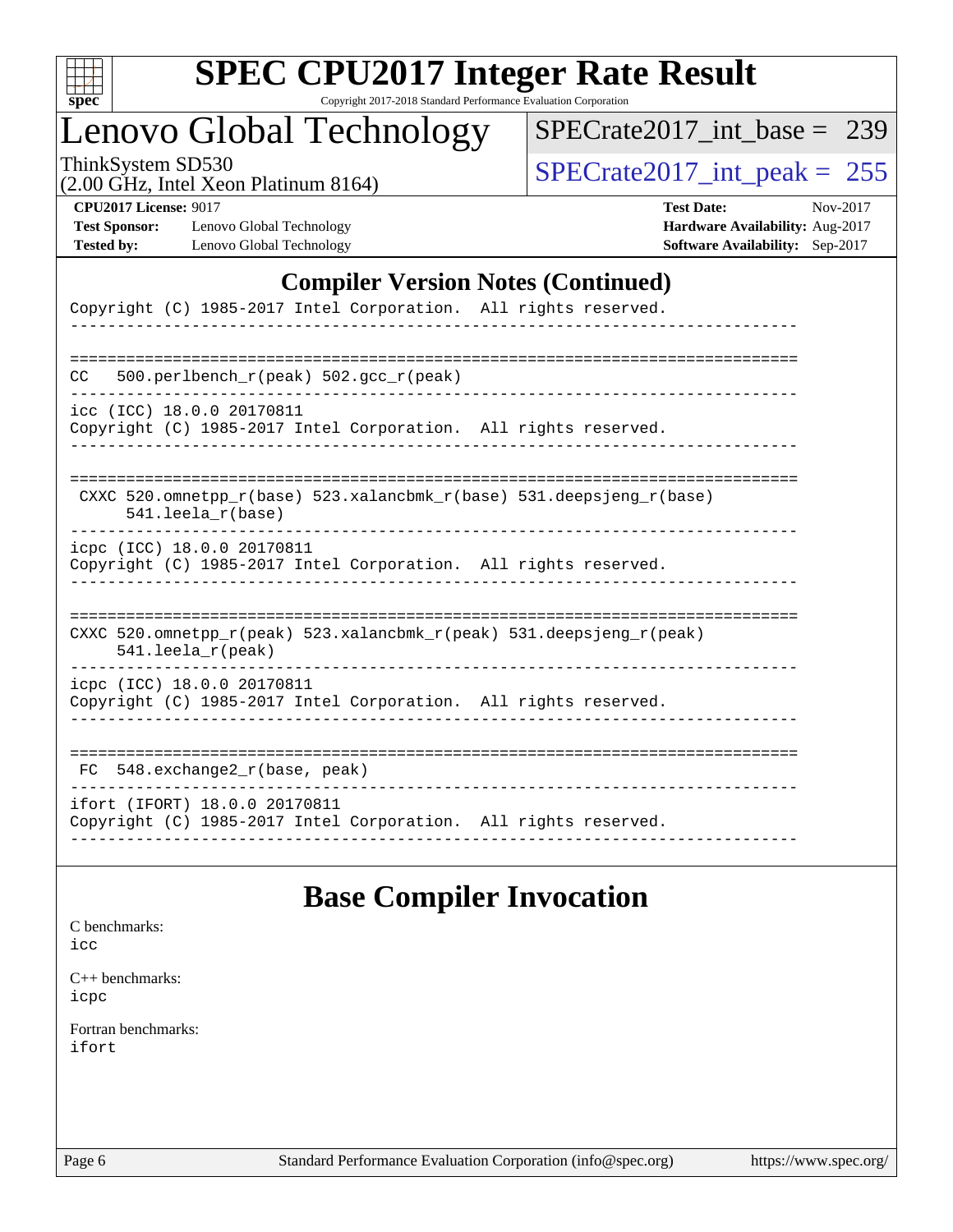

### Lenovo Global Technology

[SPECrate2017\\_int\\_base =](http://www.spec.org/auto/cpu2017/Docs/result-fields.html#SPECrate2017intbase) 239

(2.00 GHz, Intel Xeon Platinum 8164)

**[Test Sponsor:](http://www.spec.org/auto/cpu2017/Docs/result-fields.html#TestSponsor)** Lenovo Global Technology **[Hardware Availability:](http://www.spec.org/auto/cpu2017/Docs/result-fields.html#HardwareAvailability)** Aug-2017 **[Tested by:](http://www.spec.org/auto/cpu2017/Docs/result-fields.html#Testedby)** Lenovo Global Technology **[Software Availability:](http://www.spec.org/auto/cpu2017/Docs/result-fields.html#SoftwareAvailability)** Sep-2017

ThinkSystem SD530<br>  $\frac{1}{200}$  [SPECrate2017\\_int\\_peak =](http://www.spec.org/auto/cpu2017/Docs/result-fields.html#SPECrate2017intpeak) 255 **[CPU2017 License:](http://www.spec.org/auto/cpu2017/Docs/result-fields.html#CPU2017License)** 9017 **[Test Date:](http://www.spec.org/auto/cpu2017/Docs/result-fields.html#TestDate)** Nov-2017

### **[Base Portability Flags](http://www.spec.org/auto/cpu2017/Docs/result-fields.html#BasePortabilityFlags)**

 500.perlbench\_r: [-DSPEC\\_LP64](http://www.spec.org/cpu2017/results/res2017q4/cpu2017-20171127-01101.flags.html#b500.perlbench_r_basePORTABILITY_DSPEC_LP64) [-DSPEC\\_LINUX\\_X64](http://www.spec.org/cpu2017/results/res2017q4/cpu2017-20171127-01101.flags.html#b500.perlbench_r_baseCPORTABILITY_DSPEC_LINUX_X64) 502.gcc\_r: [-DSPEC\\_LP64](http://www.spec.org/cpu2017/results/res2017q4/cpu2017-20171127-01101.flags.html#suite_basePORTABILITY502_gcc_r_DSPEC_LP64) 505.mcf\_r: [-DSPEC\\_LP64](http://www.spec.org/cpu2017/results/res2017q4/cpu2017-20171127-01101.flags.html#suite_basePORTABILITY505_mcf_r_DSPEC_LP64) 520.omnetpp\_r: [-DSPEC\\_LP64](http://www.spec.org/cpu2017/results/res2017q4/cpu2017-20171127-01101.flags.html#suite_basePORTABILITY520_omnetpp_r_DSPEC_LP64) 523.xalancbmk\_r: [-DSPEC\\_LP64](http://www.spec.org/cpu2017/results/res2017q4/cpu2017-20171127-01101.flags.html#suite_basePORTABILITY523_xalancbmk_r_DSPEC_LP64) [-DSPEC\\_LINUX](http://www.spec.org/cpu2017/results/res2017q4/cpu2017-20171127-01101.flags.html#b523.xalancbmk_r_baseCXXPORTABILITY_DSPEC_LINUX) 525.x264\_r: [-DSPEC\\_LP64](http://www.spec.org/cpu2017/results/res2017q4/cpu2017-20171127-01101.flags.html#suite_basePORTABILITY525_x264_r_DSPEC_LP64) 531.deepsjeng\_r: [-DSPEC\\_LP64](http://www.spec.org/cpu2017/results/res2017q4/cpu2017-20171127-01101.flags.html#suite_basePORTABILITY531_deepsjeng_r_DSPEC_LP64) 541.leela\_r: [-DSPEC\\_LP64](http://www.spec.org/cpu2017/results/res2017q4/cpu2017-20171127-01101.flags.html#suite_basePORTABILITY541_leela_r_DSPEC_LP64) 548.exchange2\_r: [-DSPEC\\_LP64](http://www.spec.org/cpu2017/results/res2017q4/cpu2017-20171127-01101.flags.html#suite_basePORTABILITY548_exchange2_r_DSPEC_LP64) 557.xz\_r: [-DSPEC\\_LP64](http://www.spec.org/cpu2017/results/res2017q4/cpu2017-20171127-01101.flags.html#suite_basePORTABILITY557_xz_r_DSPEC_LP64)

### **[Base Optimization Flags](http://www.spec.org/auto/cpu2017/Docs/result-fields.html#BaseOptimizationFlags)**

#### [C benchmarks](http://www.spec.org/auto/cpu2017/Docs/result-fields.html#Cbenchmarks):

[-Wl,-z,muldefs](http://www.spec.org/cpu2017/results/res2017q4/cpu2017-20171127-01101.flags.html#user_CCbase_link_force_multiple1_b4cbdb97b34bdee9ceefcfe54f4c8ea74255f0b02a4b23e853cdb0e18eb4525ac79b5a88067c842dd0ee6996c24547a27a4b99331201badda8798ef8a743f577) [-xCORE-AVX512](http://www.spec.org/cpu2017/results/res2017q4/cpu2017-20171127-01101.flags.html#user_CCbase_f-xCORE-AVX512) [-ipo](http://www.spec.org/cpu2017/results/res2017q4/cpu2017-20171127-01101.flags.html#user_CCbase_f-ipo) [-O3](http://www.spec.org/cpu2017/results/res2017q4/cpu2017-20171127-01101.flags.html#user_CCbase_f-O3) [-no-prec-div](http://www.spec.org/cpu2017/results/res2017q4/cpu2017-20171127-01101.flags.html#user_CCbase_f-no-prec-div) [-qopt-mem-layout-trans=3](http://www.spec.org/cpu2017/results/res2017q4/cpu2017-20171127-01101.flags.html#user_CCbase_f-qopt-mem-layout-trans_de80db37974c74b1f0e20d883f0b675c88c3b01e9d123adea9b28688d64333345fb62bc4a798493513fdb68f60282f9a726aa07f478b2f7113531aecce732043) [-L/usr/local/je5.0.1-64/lib](http://www.spec.org/cpu2017/results/res2017q4/cpu2017-20171127-01101.flags.html#user_CCbase_jemalloc_link_path64_4b10a636b7bce113509b17f3bd0d6226c5fb2346b9178c2d0232c14f04ab830f976640479e5c33dc2bcbbdad86ecfb6634cbbd4418746f06f368b512fced5394) [-ljemalloc](http://www.spec.org/cpu2017/results/res2017q4/cpu2017-20171127-01101.flags.html#user_CCbase_jemalloc_link_lib_d1249b907c500fa1c0672f44f562e3d0f79738ae9e3c4a9c376d49f265a04b9c99b167ecedbf6711b3085be911c67ff61f150a17b3472be731631ba4d0471706)

[C++ benchmarks:](http://www.spec.org/auto/cpu2017/Docs/result-fields.html#CXXbenchmarks)

[-Wl,-z,muldefs](http://www.spec.org/cpu2017/results/res2017q4/cpu2017-20171127-01101.flags.html#user_CXXbase_link_force_multiple1_b4cbdb97b34bdee9ceefcfe54f4c8ea74255f0b02a4b23e853cdb0e18eb4525ac79b5a88067c842dd0ee6996c24547a27a4b99331201badda8798ef8a743f577) [-xCORE-AVX512](http://www.spec.org/cpu2017/results/res2017q4/cpu2017-20171127-01101.flags.html#user_CXXbase_f-xCORE-AVX512) [-ipo](http://www.spec.org/cpu2017/results/res2017q4/cpu2017-20171127-01101.flags.html#user_CXXbase_f-ipo) [-O3](http://www.spec.org/cpu2017/results/res2017q4/cpu2017-20171127-01101.flags.html#user_CXXbase_f-O3) [-no-prec-div](http://www.spec.org/cpu2017/results/res2017q4/cpu2017-20171127-01101.flags.html#user_CXXbase_f-no-prec-div) [-qopt-mem-layout-trans=3](http://www.spec.org/cpu2017/results/res2017q4/cpu2017-20171127-01101.flags.html#user_CXXbase_f-qopt-mem-layout-trans_de80db37974c74b1f0e20d883f0b675c88c3b01e9d123adea9b28688d64333345fb62bc4a798493513fdb68f60282f9a726aa07f478b2f7113531aecce732043) [-L/usr/local/je5.0.1-64/lib](http://www.spec.org/cpu2017/results/res2017q4/cpu2017-20171127-01101.flags.html#user_CXXbase_jemalloc_link_path64_4b10a636b7bce113509b17f3bd0d6226c5fb2346b9178c2d0232c14f04ab830f976640479e5c33dc2bcbbdad86ecfb6634cbbd4418746f06f368b512fced5394) [-ljemalloc](http://www.spec.org/cpu2017/results/res2017q4/cpu2017-20171127-01101.flags.html#user_CXXbase_jemalloc_link_lib_d1249b907c500fa1c0672f44f562e3d0f79738ae9e3c4a9c376d49f265a04b9c99b167ecedbf6711b3085be911c67ff61f150a17b3472be731631ba4d0471706)

#### [Fortran benchmarks](http://www.spec.org/auto/cpu2017/Docs/result-fields.html#Fortranbenchmarks):

[-Wl,-z,muldefs](http://www.spec.org/cpu2017/results/res2017q4/cpu2017-20171127-01101.flags.html#user_FCbase_link_force_multiple1_b4cbdb97b34bdee9ceefcfe54f4c8ea74255f0b02a4b23e853cdb0e18eb4525ac79b5a88067c842dd0ee6996c24547a27a4b99331201badda8798ef8a743f577) [-xCORE-AVX512](http://www.spec.org/cpu2017/results/res2017q4/cpu2017-20171127-01101.flags.html#user_FCbase_f-xCORE-AVX512) [-ipo](http://www.spec.org/cpu2017/results/res2017q4/cpu2017-20171127-01101.flags.html#user_FCbase_f-ipo) [-O3](http://www.spec.org/cpu2017/results/res2017q4/cpu2017-20171127-01101.flags.html#user_FCbase_f-O3) [-no-prec-div](http://www.spec.org/cpu2017/results/res2017q4/cpu2017-20171127-01101.flags.html#user_FCbase_f-no-prec-div) [-qopt-mem-layout-trans=3](http://www.spec.org/cpu2017/results/res2017q4/cpu2017-20171127-01101.flags.html#user_FCbase_f-qopt-mem-layout-trans_de80db37974c74b1f0e20d883f0b675c88c3b01e9d123adea9b28688d64333345fb62bc4a798493513fdb68f60282f9a726aa07f478b2f7113531aecce732043) [-nostandard-realloc-lhs](http://www.spec.org/cpu2017/results/res2017q4/cpu2017-20171127-01101.flags.html#user_FCbase_f_2003_std_realloc_82b4557e90729c0f113870c07e44d33d6f5a304b4f63d4c15d2d0f1fab99f5daaed73bdb9275d9ae411527f28b936061aa8b9c8f2d63842963b95c9dd6426b8a) [-align array32byte](http://www.spec.org/cpu2017/results/res2017q4/cpu2017-20171127-01101.flags.html#user_FCbase_align_array32byte_b982fe038af199962ba9a80c053b8342c548c85b40b8e86eb3cc33dee0d7986a4af373ac2d51c3f7cf710a18d62fdce2948f201cd044323541f22fc0fffc51b6) [-L/usr/local/je5.0.1-64/lib](http://www.spec.org/cpu2017/results/res2017q4/cpu2017-20171127-01101.flags.html#user_FCbase_jemalloc_link_path64_4b10a636b7bce113509b17f3bd0d6226c5fb2346b9178c2d0232c14f04ab830f976640479e5c33dc2bcbbdad86ecfb6634cbbd4418746f06f368b512fced5394) [-ljemalloc](http://www.spec.org/cpu2017/results/res2017q4/cpu2017-20171127-01101.flags.html#user_FCbase_jemalloc_link_lib_d1249b907c500fa1c0672f44f562e3d0f79738ae9e3c4a9c376d49f265a04b9c99b167ecedbf6711b3085be911c67ff61f150a17b3472be731631ba4d0471706)

### **[Base Other Flags](http://www.spec.org/auto/cpu2017/Docs/result-fields.html#BaseOtherFlags)**

[C benchmarks](http://www.spec.org/auto/cpu2017/Docs/result-fields.html#Cbenchmarks):  $-m64 - std= c11$  $-m64 - std= c11$ 

[C++ benchmarks:](http://www.spec.org/auto/cpu2017/Docs/result-fields.html#CXXbenchmarks)  $-m64$ 

[Fortran benchmarks](http://www.spec.org/auto/cpu2017/Docs/result-fields.html#Fortranbenchmarks): [-m64](http://www.spec.org/cpu2017/results/res2017q4/cpu2017-20171127-01101.flags.html#user_FCbase_intel_intel64_18.0_af43caccfc8ded86e7699f2159af6efc7655f51387b94da716254467f3c01020a5059329e2569e4053f409e7c9202a7efc638f7a6d1ffb3f52dea4a3e31d82ab)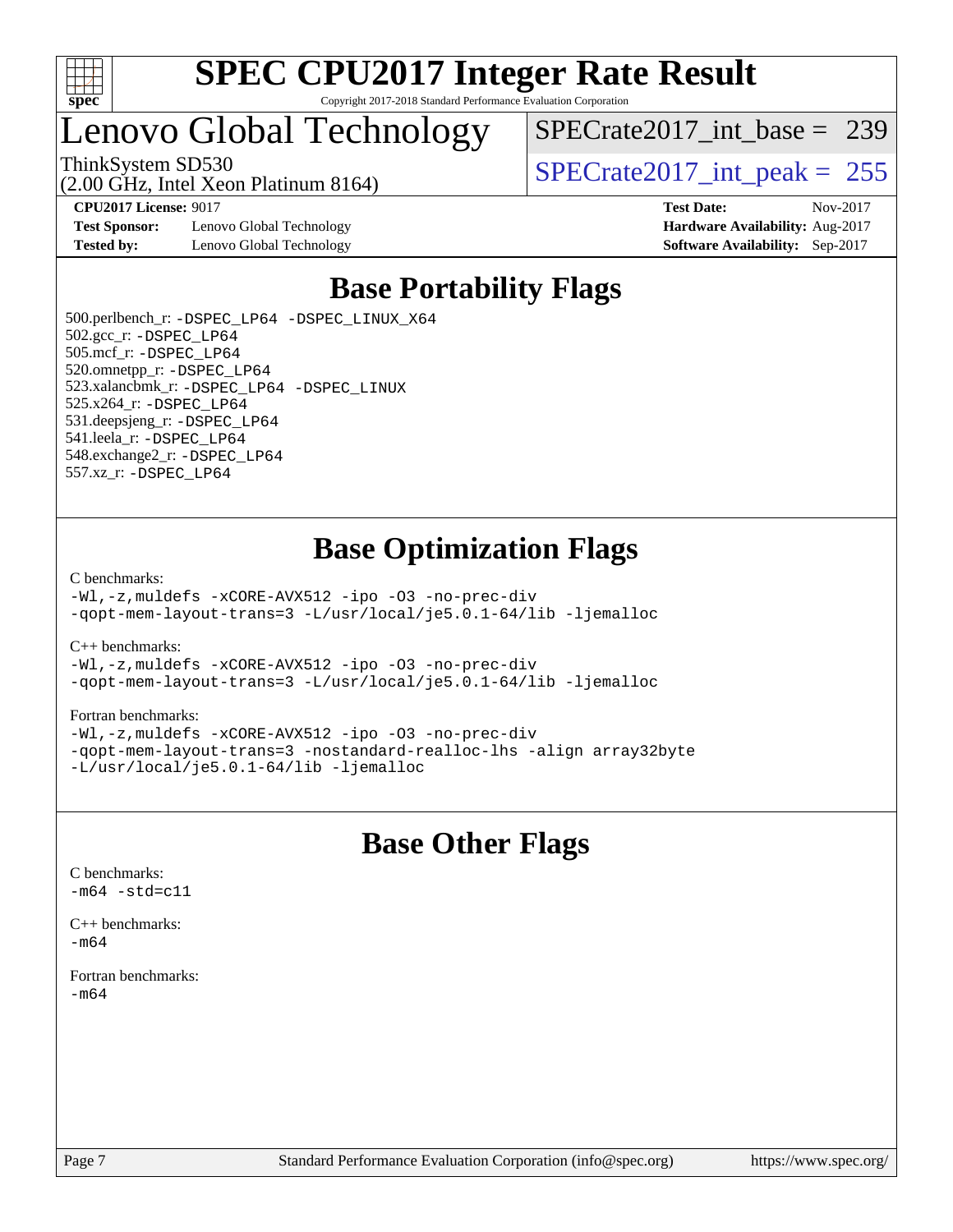

### Lenovo Global Technology

[SPECrate2017\\_int\\_base =](http://www.spec.org/auto/cpu2017/Docs/result-fields.html#SPECrate2017intbase) 239

(2.00 GHz, Intel Xeon Platinum 8164)

ThinkSystem SD530  $SPECrate2017\_int\_peak = 255$ 

**[Test Sponsor:](http://www.spec.org/auto/cpu2017/Docs/result-fields.html#TestSponsor)** Lenovo Global Technology **[Hardware Availability:](http://www.spec.org/auto/cpu2017/Docs/result-fields.html#HardwareAvailability)** Aug-2017 **[Tested by:](http://www.spec.org/auto/cpu2017/Docs/result-fields.html#Testedby)** Lenovo Global Technology **[Software Availability:](http://www.spec.org/auto/cpu2017/Docs/result-fields.html#SoftwareAvailability)** Sep-2017

**[CPU2017 License:](http://www.spec.org/auto/cpu2017/Docs/result-fields.html#CPU2017License)** 9017 **[Test Date:](http://www.spec.org/auto/cpu2017/Docs/result-fields.html#TestDate)** Nov-2017

### **[Peak Compiler Invocation](http://www.spec.org/auto/cpu2017/Docs/result-fields.html#PeakCompilerInvocation)**

[C benchmarks:](http://www.spec.org/auto/cpu2017/Docs/result-fields.html#Cbenchmarks)

[icc](http://www.spec.org/cpu2017/results/res2017q4/cpu2017-20171127-01101.flags.html#user_CCpeak_intel_icc_18.0_66fc1ee009f7361af1fbd72ca7dcefbb700085f36577c54f309893dd4ec40d12360134090235512931783d35fd58c0460139e722d5067c5574d8eaf2b3e37e92)

[C++ benchmarks:](http://www.spec.org/auto/cpu2017/Docs/result-fields.html#CXXbenchmarks) [icpc](http://www.spec.org/cpu2017/results/res2017q4/cpu2017-20171127-01101.flags.html#user_CXXpeak_intel_icpc_18.0_c510b6838c7f56d33e37e94d029a35b4a7bccf4766a728ee175e80a419847e808290a9b78be685c44ab727ea267ec2f070ec5dc83b407c0218cded6866a35d07)

[Fortran benchmarks](http://www.spec.org/auto/cpu2017/Docs/result-fields.html#Fortranbenchmarks): [ifort](http://www.spec.org/cpu2017/results/res2017q4/cpu2017-20171127-01101.flags.html#user_FCpeak_intel_ifort_18.0_8111460550e3ca792625aed983ce982f94888b8b503583aa7ba2b8303487b4d8a21a13e7191a45c5fd58ff318f48f9492884d4413fa793fd88dd292cad7027ca)

### **[Peak Portability Flags](http://www.spec.org/auto/cpu2017/Docs/result-fields.html#PeakPortabilityFlags)**

 500.perlbench\_r: [-DSPEC\\_LP64](http://www.spec.org/cpu2017/results/res2017q4/cpu2017-20171127-01101.flags.html#b500.perlbench_r_peakPORTABILITY_DSPEC_LP64) [-DSPEC\\_LINUX\\_X64](http://www.spec.org/cpu2017/results/res2017q4/cpu2017-20171127-01101.flags.html#b500.perlbench_r_peakCPORTABILITY_DSPEC_LINUX_X64) 502.gcc\_r: [-D\\_FILE\\_OFFSET\\_BITS=64](http://www.spec.org/cpu2017/results/res2017q4/cpu2017-20171127-01101.flags.html#user_peakPORTABILITY502_gcc_r_file_offset_bits_64_5ae949a99b284ddf4e95728d47cb0843d81b2eb0e18bdfe74bbf0f61d0b064f4bda2f10ea5eb90e1dcab0e84dbc592acfc5018bc955c18609f94ddb8d550002c) 505.mcf\_r: [-DSPEC\\_LP64](http://www.spec.org/cpu2017/results/res2017q4/cpu2017-20171127-01101.flags.html#suite_peakPORTABILITY505_mcf_r_DSPEC_LP64) 520.omnetpp\_r: [-DSPEC\\_LP64](http://www.spec.org/cpu2017/results/res2017q4/cpu2017-20171127-01101.flags.html#suite_peakPORTABILITY520_omnetpp_r_DSPEC_LP64) 523.xalancbmk\_r: [-D\\_FILE\\_OFFSET\\_BITS=64](http://www.spec.org/cpu2017/results/res2017q4/cpu2017-20171127-01101.flags.html#user_peakPORTABILITY523_xalancbmk_r_file_offset_bits_64_5ae949a99b284ddf4e95728d47cb0843d81b2eb0e18bdfe74bbf0f61d0b064f4bda2f10ea5eb90e1dcab0e84dbc592acfc5018bc955c18609f94ddb8d550002c) [-DSPEC\\_LINUX](http://www.spec.org/cpu2017/results/res2017q4/cpu2017-20171127-01101.flags.html#b523.xalancbmk_r_peakCXXPORTABILITY_DSPEC_LINUX) 525.x264\_r: [-DSPEC\\_LP64](http://www.spec.org/cpu2017/results/res2017q4/cpu2017-20171127-01101.flags.html#suite_peakPORTABILITY525_x264_r_DSPEC_LP64) 531.deepsjeng\_r: [-DSPEC\\_LP64](http://www.spec.org/cpu2017/results/res2017q4/cpu2017-20171127-01101.flags.html#suite_peakPORTABILITY531_deepsjeng_r_DSPEC_LP64) 541.leela\_r: [-DSPEC\\_LP64](http://www.spec.org/cpu2017/results/res2017q4/cpu2017-20171127-01101.flags.html#suite_peakPORTABILITY541_leela_r_DSPEC_LP64) 548.exchange2\_r: [-DSPEC\\_LP64](http://www.spec.org/cpu2017/results/res2017q4/cpu2017-20171127-01101.flags.html#suite_peakPORTABILITY548_exchange2_r_DSPEC_LP64) 557.xz\_r: [-DSPEC\\_LP64](http://www.spec.org/cpu2017/results/res2017q4/cpu2017-20171127-01101.flags.html#suite_peakPORTABILITY557_xz_r_DSPEC_LP64)

### **[Peak Optimization Flags](http://www.spec.org/auto/cpu2017/Docs/result-fields.html#PeakOptimizationFlags)**

[C benchmarks](http://www.spec.org/auto/cpu2017/Docs/result-fields.html#Cbenchmarks):

```
 500.perlbench_r: -Wl,-z,muldefs -prof-gen(pass 1) -prof-use(pass 2) -ipo
-xCORE-AVX512 -O3 -no-prec-div -qopt-mem-layout-trans=3
-fno-strict-overflow -L/usr/local/je5.0.1-64/lib
-ljemalloc
 502.gcc_r: -L/opt/intel/compilers_and_libraries_2018/linux/lib/ia32
-Wl,-z,muldefs -prof-gen(pass 1) -prof-use(pass 2) -ipo
-xCORE-AVX512 -O3 -no-prec-div -qopt-mem-layout-trans=3
-L/usr/local/je5.0.1-32/lib -ljemalloc
 505.mcf_r: -Wl,-z,muldefs -xCORE-AVX512 -ipo -O3 -no-prec-div
-qopt-mem-layout-trans=3 -L/usr/local/je5.0.1-64/lib
-ljemalloc
 525.x264_r: -Wl,-z,muldefs -xCORE-AVX512 -ipo -O3 -no-prec-div
-qopt-mem-layout-trans=3 -fno-alias
                                     (Continued on next page)
```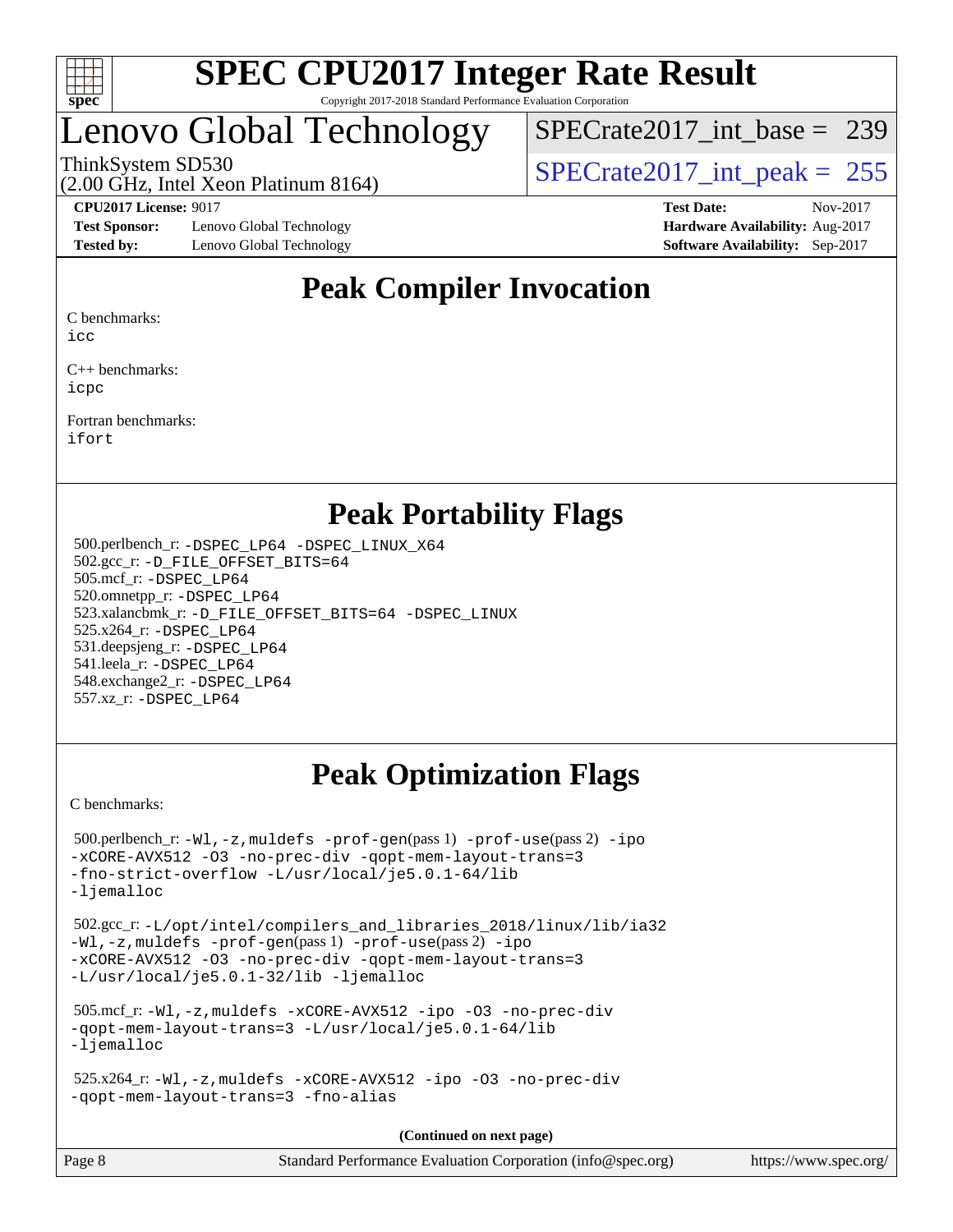

# **[SPEC CPU2017 Integer Rate Result](http://www.spec.org/auto/cpu2017/Docs/result-fields.html#SPECCPU2017IntegerRateResult)**

Copyright 2017-2018 Standard Performance Evaluation Corporation

### Lenovo Global Technology

[SPECrate2017\\_int\\_base =](http://www.spec.org/auto/cpu2017/Docs/result-fields.html#SPECrate2017intbase) 239

(2.00 GHz, Intel Xeon Platinum 8164)

ThinkSystem SD530<br>  $\langle 2.00 \rangle$  CH<sub>z</sub> Intel Year Platinum 8164)

**[Test Sponsor:](http://www.spec.org/auto/cpu2017/Docs/result-fields.html#TestSponsor)** Lenovo Global Technology **[Hardware Availability:](http://www.spec.org/auto/cpu2017/Docs/result-fields.html#HardwareAvailability)** Aug-2017 **[Tested by:](http://www.spec.org/auto/cpu2017/Docs/result-fields.html#Testedby)** Lenovo Global Technology **[Software Availability:](http://www.spec.org/auto/cpu2017/Docs/result-fields.html#SoftwareAvailability)** Sep-2017

**[CPU2017 License:](http://www.spec.org/auto/cpu2017/Docs/result-fields.html#CPU2017License)** 9017 **[Test Date:](http://www.spec.org/auto/cpu2017/Docs/result-fields.html#TestDate)** Nov-2017

### **[Peak Optimization Flags \(Continued\)](http://www.spec.org/auto/cpu2017/Docs/result-fields.html#PeakOptimizationFlags)**

 525.x264\_r (continued): [-L/usr/local/je5.0.1-64/lib](http://www.spec.org/cpu2017/results/res2017q4/cpu2017-20171127-01101.flags.html#user_peakEXTRA_LIBS525_x264_r_jemalloc_link_path64_4b10a636b7bce113509b17f3bd0d6226c5fb2346b9178c2d0232c14f04ab830f976640479e5c33dc2bcbbdad86ecfb6634cbbd4418746f06f368b512fced5394) [-ljemalloc](http://www.spec.org/cpu2017/results/res2017q4/cpu2017-20171127-01101.flags.html#user_peakEXTRA_LIBS525_x264_r_jemalloc_link_lib_d1249b907c500fa1c0672f44f562e3d0f79738ae9e3c4a9c376d49f265a04b9c99b167ecedbf6711b3085be911c67ff61f150a17b3472be731631ba4d0471706)

557.xz\_r: Same as 505.mcf\_r

[C++ benchmarks:](http://www.spec.org/auto/cpu2017/Docs/result-fields.html#CXXbenchmarks)

 520.omnetpp\_r: [-Wl,-z,muldefs](http://www.spec.org/cpu2017/results/res2017q4/cpu2017-20171127-01101.flags.html#user_peakEXTRA_LDFLAGS520_omnetpp_r_link_force_multiple1_b4cbdb97b34bdee9ceefcfe54f4c8ea74255f0b02a4b23e853cdb0e18eb4525ac79b5a88067c842dd0ee6996c24547a27a4b99331201badda8798ef8a743f577) [-prof-gen](http://www.spec.org/cpu2017/results/res2017q4/cpu2017-20171127-01101.flags.html#user_peakPASS1_CXXFLAGSPASS1_LDFLAGS520_omnetpp_r_prof_gen_5aa4926d6013ddb2a31985c654b3eb18169fc0c6952a63635c234f711e6e63dd76e94ad52365559451ec499a2cdb89e4dc58ba4c67ef54ca681ffbe1461d6b36)(pass 1) [-prof-use](http://www.spec.org/cpu2017/results/res2017q4/cpu2017-20171127-01101.flags.html#user_peakPASS2_CXXFLAGSPASS2_LDFLAGS520_omnetpp_r_prof_use_1a21ceae95f36a2b53c25747139a6c16ca95bd9def2a207b4f0849963b97e94f5260e30a0c64f4bb623698870e679ca08317ef8150905d41bd88c6f78df73f19)(pass 2) [-ipo](http://www.spec.org/cpu2017/results/res2017q4/cpu2017-20171127-01101.flags.html#user_peakPASS1_CXXOPTIMIZEPASS2_CXXOPTIMIZE520_omnetpp_r_f-ipo) [-xCORE-AVX512](http://www.spec.org/cpu2017/results/res2017q4/cpu2017-20171127-01101.flags.html#user_peakPASS2_CXXOPTIMIZE520_omnetpp_r_f-xCORE-AVX512) [-O3](http://www.spec.org/cpu2017/results/res2017q4/cpu2017-20171127-01101.flags.html#user_peakPASS1_CXXOPTIMIZEPASS2_CXXOPTIMIZE520_omnetpp_r_f-O3) [-no-prec-div](http://www.spec.org/cpu2017/results/res2017q4/cpu2017-20171127-01101.flags.html#user_peakPASS1_CXXOPTIMIZEPASS2_CXXOPTIMIZE520_omnetpp_r_f-no-prec-div) [-qopt-mem-layout-trans=3](http://www.spec.org/cpu2017/results/res2017q4/cpu2017-20171127-01101.flags.html#user_peakPASS1_CXXOPTIMIZEPASS2_CXXOPTIMIZE520_omnetpp_r_f-qopt-mem-layout-trans_de80db37974c74b1f0e20d883f0b675c88c3b01e9d123adea9b28688d64333345fb62bc4a798493513fdb68f60282f9a726aa07f478b2f7113531aecce732043) [-L/usr/local/je5.0.1-64/lib](http://www.spec.org/cpu2017/results/res2017q4/cpu2017-20171127-01101.flags.html#user_peakEXTRA_LIBS520_omnetpp_r_jemalloc_link_path64_4b10a636b7bce113509b17f3bd0d6226c5fb2346b9178c2d0232c14f04ab830f976640479e5c33dc2bcbbdad86ecfb6634cbbd4418746f06f368b512fced5394) [-ljemalloc](http://www.spec.org/cpu2017/results/res2017q4/cpu2017-20171127-01101.flags.html#user_peakEXTRA_LIBS520_omnetpp_r_jemalloc_link_lib_d1249b907c500fa1c0672f44f562e3d0f79738ae9e3c4a9c376d49f265a04b9c99b167ecedbf6711b3085be911c67ff61f150a17b3472be731631ba4d0471706)

 523.xalancbmk\_r: [-L/opt/intel/compilers\\_and\\_libraries\\_2018/linux/lib/ia32](http://www.spec.org/cpu2017/results/res2017q4/cpu2017-20171127-01101.flags.html#user_peakCXXLD523_xalancbmk_r_Enable-32bit-runtime_af243bdb1d79e4c7a4f720bf8275e627de2ecd461de63307bc14cef0633fde3cd7bb2facb32dcc8be9566045fb55d40ce2b72b725f73827aa7833441b71b9343) [-Wl,-z,muldefs](http://www.spec.org/cpu2017/results/res2017q4/cpu2017-20171127-01101.flags.html#user_peakEXTRA_LDFLAGS523_xalancbmk_r_link_force_multiple1_b4cbdb97b34bdee9ceefcfe54f4c8ea74255f0b02a4b23e853cdb0e18eb4525ac79b5a88067c842dd0ee6996c24547a27a4b99331201badda8798ef8a743f577) [-prof-gen](http://www.spec.org/cpu2017/results/res2017q4/cpu2017-20171127-01101.flags.html#user_peakPASS1_CXXFLAGSPASS1_LDFLAGS523_xalancbmk_r_prof_gen_5aa4926d6013ddb2a31985c654b3eb18169fc0c6952a63635c234f711e6e63dd76e94ad52365559451ec499a2cdb89e4dc58ba4c67ef54ca681ffbe1461d6b36)(pass 1) [-prof-use](http://www.spec.org/cpu2017/results/res2017q4/cpu2017-20171127-01101.flags.html#user_peakPASS2_CXXFLAGSPASS2_LDFLAGS523_xalancbmk_r_prof_use_1a21ceae95f36a2b53c25747139a6c16ca95bd9def2a207b4f0849963b97e94f5260e30a0c64f4bb623698870e679ca08317ef8150905d41bd88c6f78df73f19)(pass 2) [-ipo](http://www.spec.org/cpu2017/results/res2017q4/cpu2017-20171127-01101.flags.html#user_peakPASS1_CXXOPTIMIZEPASS2_CXXOPTIMIZE523_xalancbmk_r_f-ipo) [-xCORE-AVX512](http://www.spec.org/cpu2017/results/res2017q4/cpu2017-20171127-01101.flags.html#user_peakPASS2_CXXOPTIMIZE523_xalancbmk_r_f-xCORE-AVX512) [-O3](http://www.spec.org/cpu2017/results/res2017q4/cpu2017-20171127-01101.flags.html#user_peakPASS1_CXXOPTIMIZEPASS2_CXXOPTIMIZE523_xalancbmk_r_f-O3) [-no-prec-div](http://www.spec.org/cpu2017/results/res2017q4/cpu2017-20171127-01101.flags.html#user_peakPASS1_CXXOPTIMIZEPASS2_CXXOPTIMIZE523_xalancbmk_r_f-no-prec-div) [-qopt-mem-layout-trans=3](http://www.spec.org/cpu2017/results/res2017q4/cpu2017-20171127-01101.flags.html#user_peakPASS1_CXXOPTIMIZEPASS2_CXXOPTIMIZE523_xalancbmk_r_f-qopt-mem-layout-trans_de80db37974c74b1f0e20d883f0b675c88c3b01e9d123adea9b28688d64333345fb62bc4a798493513fdb68f60282f9a726aa07f478b2f7113531aecce732043) [-L/usr/local/je5.0.1-32/lib](http://www.spec.org/cpu2017/results/res2017q4/cpu2017-20171127-01101.flags.html#user_peakEXTRA_LIBS523_xalancbmk_r_jemalloc_link_path32_e29f22e8e6c17053bbc6a0971f5a9c01a601a06bb1a59df2084b77a2fe0a2995b64fd4256feaeea39eeba3aae142e96e2b2b0a28974019c0c0c88139a84f900a) [-ljemalloc](http://www.spec.org/cpu2017/results/res2017q4/cpu2017-20171127-01101.flags.html#user_peakEXTRA_LIBS523_xalancbmk_r_jemalloc_link_lib_d1249b907c500fa1c0672f44f562e3d0f79738ae9e3c4a9c376d49f265a04b9c99b167ecedbf6711b3085be911c67ff61f150a17b3472be731631ba4d0471706)

531.deepsjeng\_r: Same as 520.omnetpp\_r

541.leela\_r: Same as 520.omnetpp\_r

[Fortran benchmarks](http://www.spec.org/auto/cpu2017/Docs/result-fields.html#Fortranbenchmarks):

[-Wl,-z,muldefs](http://www.spec.org/cpu2017/results/res2017q4/cpu2017-20171127-01101.flags.html#user_FCpeak_link_force_multiple1_b4cbdb97b34bdee9ceefcfe54f4c8ea74255f0b02a4b23e853cdb0e18eb4525ac79b5a88067c842dd0ee6996c24547a27a4b99331201badda8798ef8a743f577) [-xCORE-AVX512](http://www.spec.org/cpu2017/results/res2017q4/cpu2017-20171127-01101.flags.html#user_FCpeak_f-xCORE-AVX512) [-ipo](http://www.spec.org/cpu2017/results/res2017q4/cpu2017-20171127-01101.flags.html#user_FCpeak_f-ipo) [-O3](http://www.spec.org/cpu2017/results/res2017q4/cpu2017-20171127-01101.flags.html#user_FCpeak_f-O3) [-no-prec-div](http://www.spec.org/cpu2017/results/res2017q4/cpu2017-20171127-01101.flags.html#user_FCpeak_f-no-prec-div) [-qopt-mem-layout-trans=3](http://www.spec.org/cpu2017/results/res2017q4/cpu2017-20171127-01101.flags.html#user_FCpeak_f-qopt-mem-layout-trans_de80db37974c74b1f0e20d883f0b675c88c3b01e9d123adea9b28688d64333345fb62bc4a798493513fdb68f60282f9a726aa07f478b2f7113531aecce732043) [-nostandard-realloc-lhs](http://www.spec.org/cpu2017/results/res2017q4/cpu2017-20171127-01101.flags.html#user_FCpeak_f_2003_std_realloc_82b4557e90729c0f113870c07e44d33d6f5a304b4f63d4c15d2d0f1fab99f5daaed73bdb9275d9ae411527f28b936061aa8b9c8f2d63842963b95c9dd6426b8a) [-align array32byte](http://www.spec.org/cpu2017/results/res2017q4/cpu2017-20171127-01101.flags.html#user_FCpeak_align_array32byte_b982fe038af199962ba9a80c053b8342c548c85b40b8e86eb3cc33dee0d7986a4af373ac2d51c3f7cf710a18d62fdce2948f201cd044323541f22fc0fffc51b6) [-L/usr/local/je5.0.1-64/lib](http://www.spec.org/cpu2017/results/res2017q4/cpu2017-20171127-01101.flags.html#user_FCpeak_jemalloc_link_path64_4b10a636b7bce113509b17f3bd0d6226c5fb2346b9178c2d0232c14f04ab830f976640479e5c33dc2bcbbdad86ecfb6634cbbd4418746f06f368b512fced5394) [-ljemalloc](http://www.spec.org/cpu2017/results/res2017q4/cpu2017-20171127-01101.flags.html#user_FCpeak_jemalloc_link_lib_d1249b907c500fa1c0672f44f562e3d0f79738ae9e3c4a9c376d49f265a04b9c99b167ecedbf6711b3085be911c67ff61f150a17b3472be731631ba4d0471706)

### **[Peak Other Flags](http://www.spec.org/auto/cpu2017/Docs/result-fields.html#PeakOtherFlags)**

| C benchmarks (except as noted below):<br>$-m64 - std= c11$                                                                                                                                                                |  |
|---------------------------------------------------------------------------------------------------------------------------------------------------------------------------------------------------------------------------|--|
| $502.\text{gcc}_r$ : $-m32 - std = c11$                                                                                                                                                                                   |  |
| $C++$ benchmarks (except as noted below):<br>$-m64$                                                                                                                                                                       |  |
| 523.xalancbmk $r: -m32$                                                                                                                                                                                                   |  |
| Fortran benchmarks:<br>$-m64$                                                                                                                                                                                             |  |
| The flags files that were used to format this result can be browsed at<br>http://www.spec.org/cpu2017/flags/Intel-ic18.0-official-linux64.html<br>http://www.spec.org/cpu2017/flags/Lenovo-Platform-Flags-V1.2-SKL-E.html |  |

Page 9 Standard Performance Evaluation Corporation [\(info@spec.org\)](mailto:info@spec.org) <https://www.spec.org/>